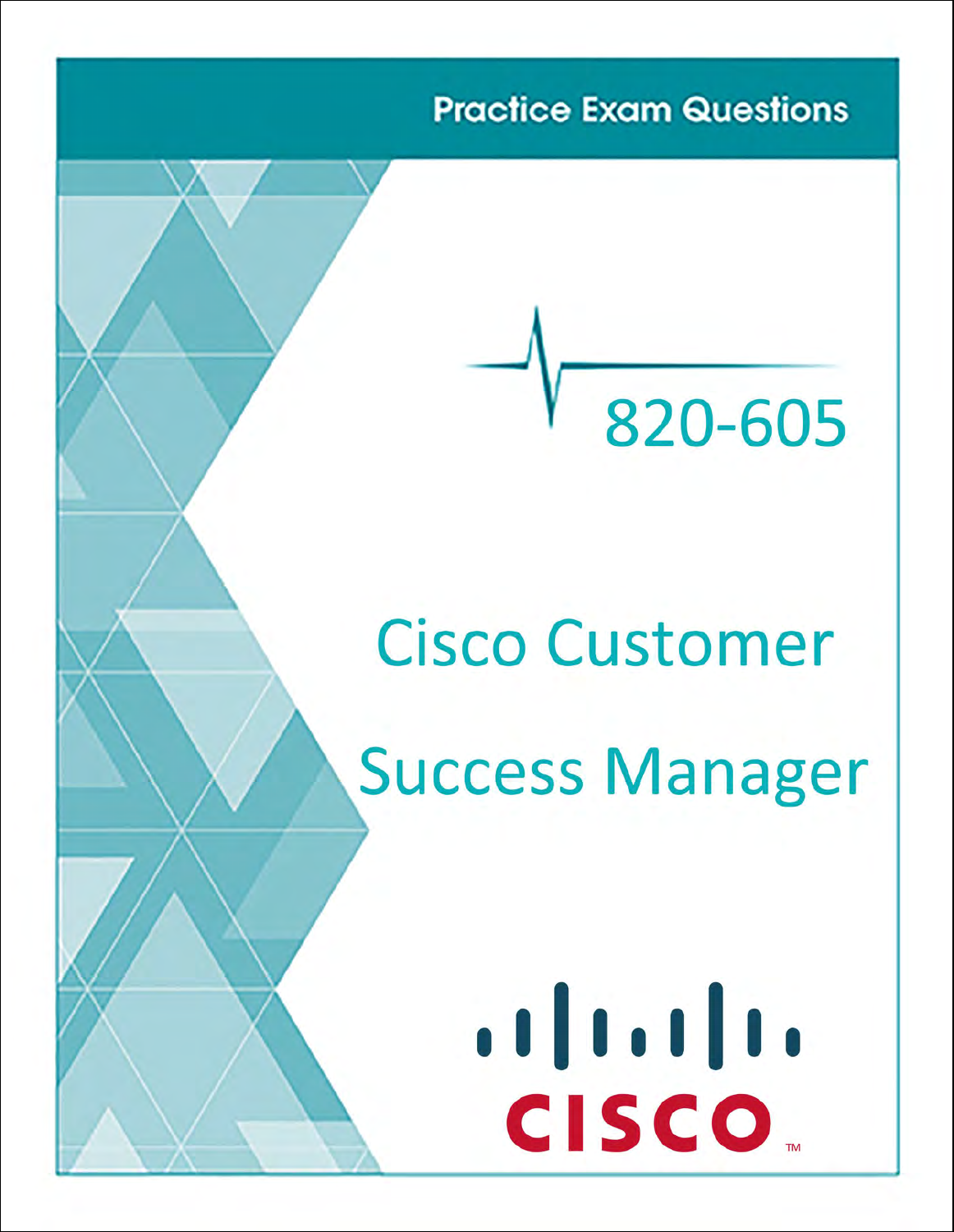## **Total Question: 50 QAs**

Question No: 1

Customer A has 120.000 employees and a meeting booking system that is 20 years old. It provides a personalized service that arranges all aspects of video conference meeting. This service includes 21 staff people globally. Customer A has invested in a video conferencing solution. Their desired outcome is to create a cost-savings, self-serve approach to achieve business innovation through face-to-face communications. Which two main barriers to adoption does the customer face? (Choose two.)

- A. technical barrier
- B. cultural barrier
- C. process barrier
- D. product barrier
- E. cost barrier

Answer: C,D

## Question No: 2

The customer wants to increase the number of services in their portfolio and improve the time to launch these services. Which two business outcomes are appropriate? (Choose two.)

- A. cost efficiency
- B. employee satisfaction
- C. time to market
- D. business growth
- E. sustainability
- Answer: A,C

## Question No: 3

Your customer's business outcome is to drive employee efficiencies. Which key metrics measure this outcome?

- A. increase in new subscribers or increase in end users
- B. number of incidents reported or number of compliance issues
- C. reduction in headcount or operational support costs
- D. customer and employee feedback
- E. number of activities completed or increase in direct time
- Answer: E

## Question No: 4

What is the best method to measure customer consumption of technology?

- A. telemetry and analytics
- B. recurring revenue management
- C. enterprise CRM and incident management
- D. content management

Answer: A

Question No: 5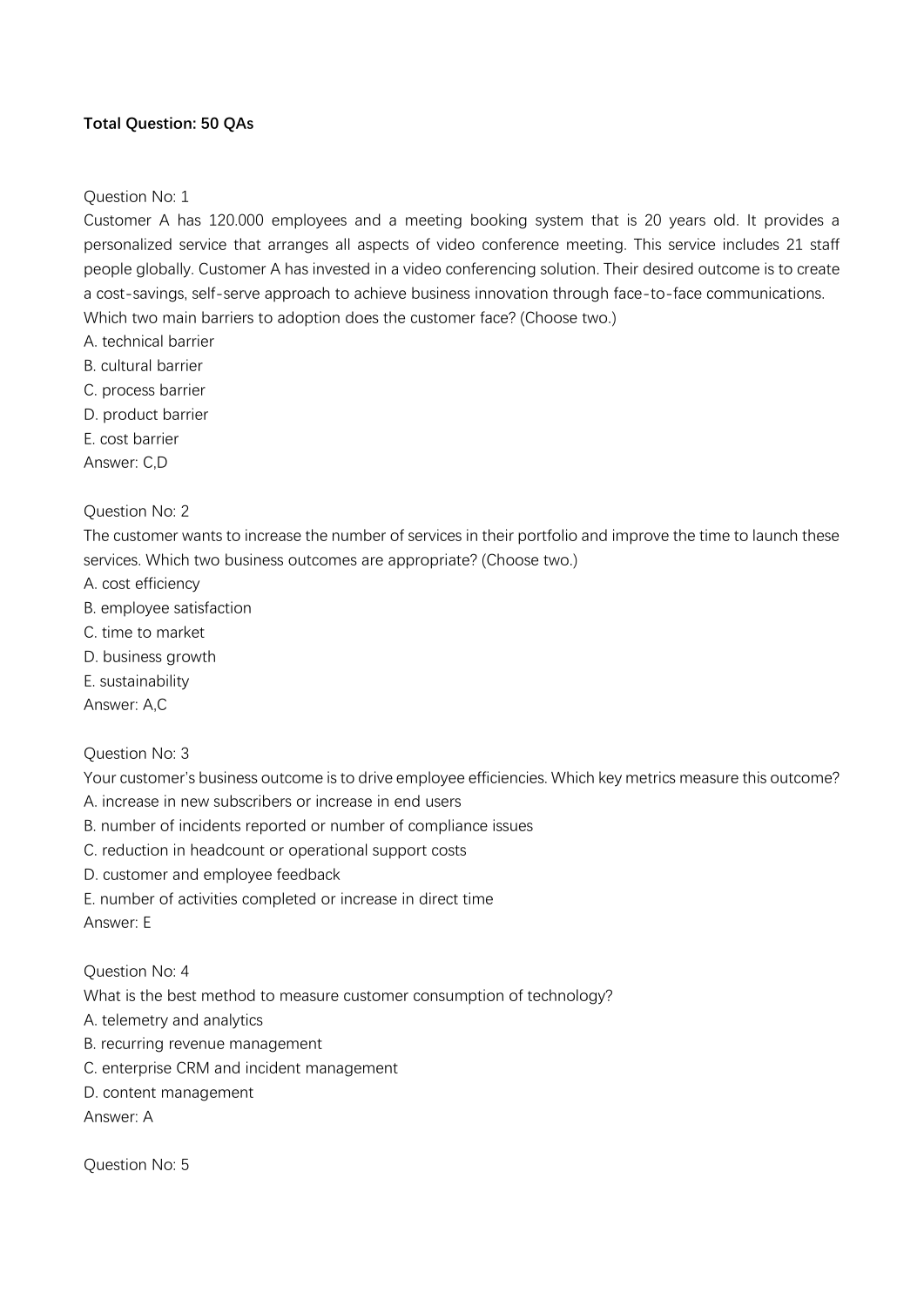A customer is coming up for renewal in 180 days for three solutions. One of the solutions has not been fully enabled. The other two solutions are in regular use in production. How should the Customer Success Manager address the one solution that has not been fully enabled?

A. Contact the services team and request that they reach out to the customer to address the solution

B. Make the renewals manager aware that the one solution is not fully implemented but the other two are fine

C. Investigate why the customer has not enabled the solution and work with the sales and renewals teams to address the issue

D. No action is needed because the customer will probably renew and you can address the issue after the renewal

Answer: B

Question No: 6

Refer to the exhibit.

The graph shows a customer with a software product and highlights the number of paid- for licenses (shown with the orange line) and the number of users actively using the product (shown with the blue line). Which statement about the customer is true?



A. The customer has a high probability to renew and will include an expanded opportunity

B. The customer's usage is too low to correctly measure the chance of their retention

C. The customer has increased usage, which shows a strong indicator of renewal

D. The customer's usage has seen a recent decline and the chance of them churning will be higher Answer: D

Question No: 7

The Customer Success Manager notices that their customer has delayed going into production. Which action does the Customer Success Manager consider?

- A. Suggest that the customer replace their existing staff
- B. Provide the customer with a chargeable deployment service
- C. Re-enforce the time to value of the solution
- D. Give the customer a discount on a future purchase

Answer: C

Question No: 8